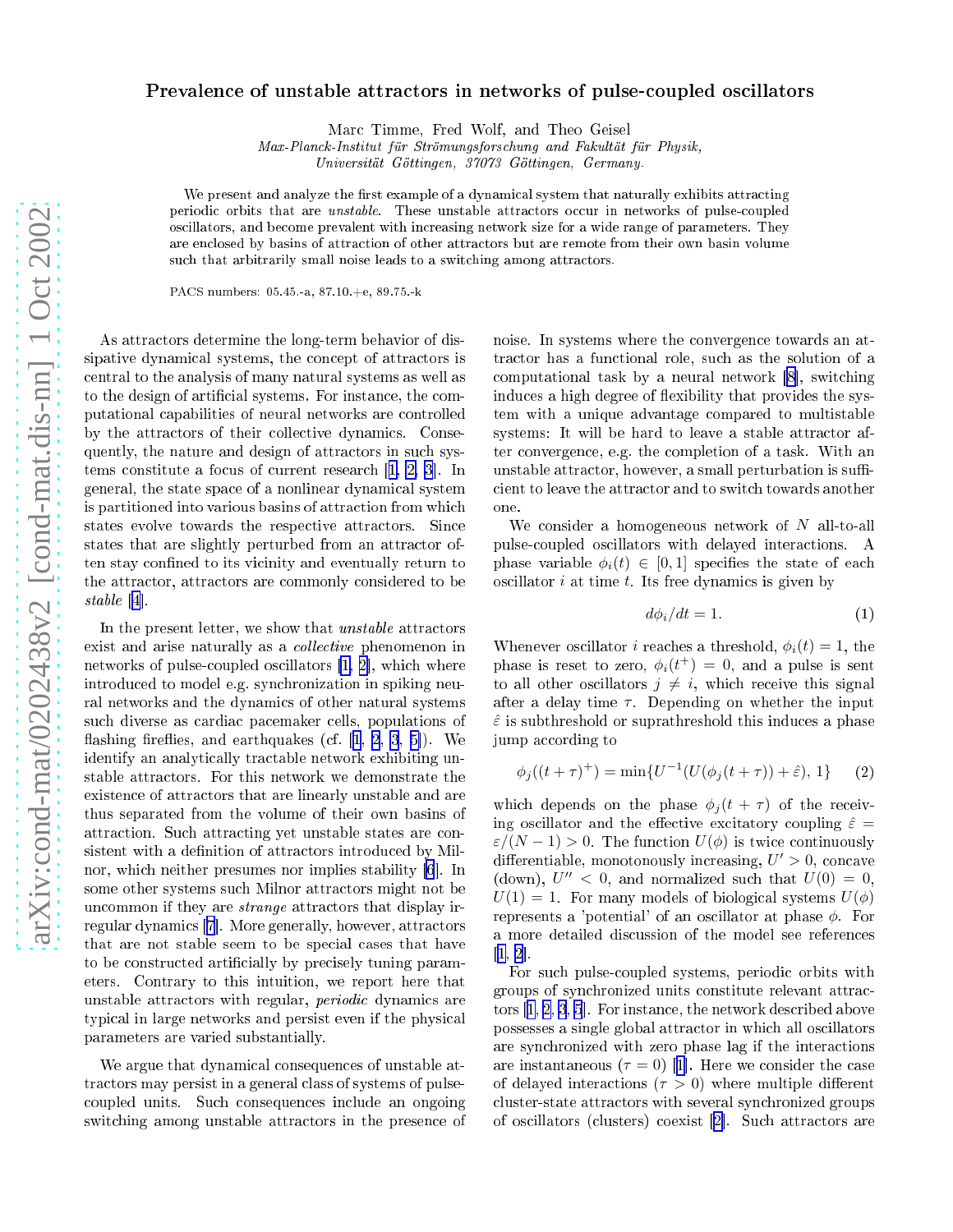<span id="page-1-0"></span>period-one orbits with all os
illators in the lusters rea
hing threshold and sending out pulses exa
tly on
e during each period. We find (cf. Fig. 1a) that, although the system onverges towards a periodi orbit from random initial conditions, weak noise is often sufficient to drive the system away from that attractor such that successive switching towards different attractors occurs. This alternating syn
hronization and desyn
hronization might be due to stable attractors located close to the boundaries of their basins of attra
tion, su
h that the noise drives the state of the system into a neighboring basin. In an otherwise noiseless system we tested this possibility by applying instantaneous perturbations of gradually decreasing strengths (down to  $\sigma = 10^{-8}$ , cf. Fig. 1b,c). As we did not find a strength for which *any* of the perturbed states returned to the attra
tor, we hypothesized that the persistent swit
hing dynami
s (Fig. 1a) is due to attra
tors that are unstable.

In order to verify this hypothesis directly, we analyze a small network of  $N = 6$  oscillators for which instantaneous perturbations lead to a similar swit
hing among attractors. At given parameters [9] this network exhibits a set of period-one orbits that are related by a permutation of phases in su
h a way, that the system may switch among them (Fig. 2a, states on the periodic orbits marked in red, yellow, blue). Due to their permutationequivalence these orbits have identical stability properties. The state of the network at time  $t$  is specified by  $\boldsymbol{\phi}(t) = (\phi_1(t), \dots, \phi_6(t))^{\mathsf{T}}$ , such that the orbit marked in yellow in Fig. 2a is defined by the initial condition  $[10]$ 

$$
\phi(0) = (0, 0, A, A, B, C)^{\mathsf{T}}.
$$
 (3)

Here the origin of time was chosen such that oscillators 1 and 2 have just sent a signal and have been reset. Moreover, at  $t = 0$  only these two signals (and no others) have been sent but not yet received. The numerical values for the particular parameters considered,  $A \approx 0.176$ ,  $B \approx 0.499, C \approx 0.747$ , can be identified in Fig. 2a (orbit marked in yellow). This orbit indeed is periodic,  $\phi(T) = \phi(0)$ , such that after the period T each oscillator has rea
hed threshold, has sent a signal and has been reset exactly once (for details see  $[11]$ ).

To perform a stability analysis, we define a return map by choosing oscillator  $i = 1$  as a reference: Let  $\phi_{n,i} := \phi_i(t_n)$  be the perturbed phases of the oscillators i at times  $t_n > 0$ ,  $n \in \mathbb{N}$ , just after the resets of oscillator 1,  $\phi_1(t_n) \equiv 0$ . Thus the five-dimensional vector  $\boldsymbol{\delta_n} = \boldsymbol{\phi_n} - (0, A, A, B, C')^\mathsf{T}$  (see [12]) defines the perturbations  $\delta_{n,i}$  for  $i \in \{2,\ldots,6\}$  where we choose  $0 < \delta_{n,2}$  and  $\delta_{n,3} < \delta_{n,4}$ . Following the dynamics, the five-dimensional return map is given by  $[13]$  $[13]$ 

$$
\delta_{n+1} = \boldsymbol{F}(\delta_n). \tag{4}
$$

The linearized dynami
s of a slightly perturbed state with split-up clusters is described by the Jacobian matrix

$$
\lambda_i = 0 \text{ for } i \in \{1, 2, 3, 4\} \tag{5}
$$

such that a six-dimensional state-space volume accessed by the perturbation is contracted onto a two-dimensional manifold. This reflects the fact that suprathreshold input received simultaneously by two or more oscillators leads to a simultaneous reset and thus a syn
hronization of these os
illators independent of their pre
ise phases. If a single os
illator is reset by a suprathreshold input signal, it exhibits a precise lag in firing time  $\Delta t = \tau$  compared to the os
illator that has sent this signal. In ontradistinction, the concavity of  $U$  implies that simultaneous subthreshold input to two or more os
illators leads to an increase of their phase differences, i.e. a desynchronization of os
illators with similar phases. For the orbits considered here, this is reflected by the only non-zero eigenvalue

$$
\lambda_5 = \frac{(2U'(c_0) - U'(a_1))U'(c_1)U'(c_2)U'(c_3)}{U'(a_1)U'(a_2)U'(a_3)U'(a_4)} > 1 \quad (6)
$$

where  $c_i = \tau + a_i$  for all i (cf. [10]). Because  $c_i > a_i$  $c_{i-1}$  for all i and  $U' > 0$ ,  $U'' < 0$ , this eigenvalue is larger than one, i.e. the periodic orbit is linearly *unsta* $ble.$  If there is no homoclinic connection, this implies that such an attractor is not surrounded by a positive volume of its own basin of attraction, but is located at a distan
e from it: Thus, every random perturbation to such an attractor state  $-$  no matter how small  $-$  leads to a switching towards a different attractor. Furthermore, this periodic orbit indeed is an *attractor*: Right after the perturbation off a periodic orbit (e.g. the one marked in red in Fig. 2a, whi
h is permutation-equivalent to the yellow one) the state of the system is mapped onto a twodimensional manifold, re-syn
hronizing one luster. The state then evolves towards a neighborhood of another attra
tor (here: the yellow one) in a lower dimensional effective state space without further dimensional reduction. Here, forming the se
ond luster, suprathreshold input leads to the last dimensional reduction while the state is mapped directly onto the periodic orbit.

In general, a periodic orbit is *unstable*, if after a random perturbation into its vicinity, one or more clusters are not re-syn
hronized by simultaneous suprathreshold input but desyn
hronize due to simultaneous subthreshold input. An unstable attra
tor results if these lusters are formed through syn
hronization in a region of state space that is *separated* from the periodic orbit towards which the state then converges. Roughly, unstable attractors can be viewed as saddle periodic orbits together with a funnel mechanism that puts trajectories onto its stable manifold (for details see  $[11]$ ).

In order to further clarify the structure of state space, we numerically determined the basins of attraction of the three attra
tors displayed in Fig. 2a in two-dimensional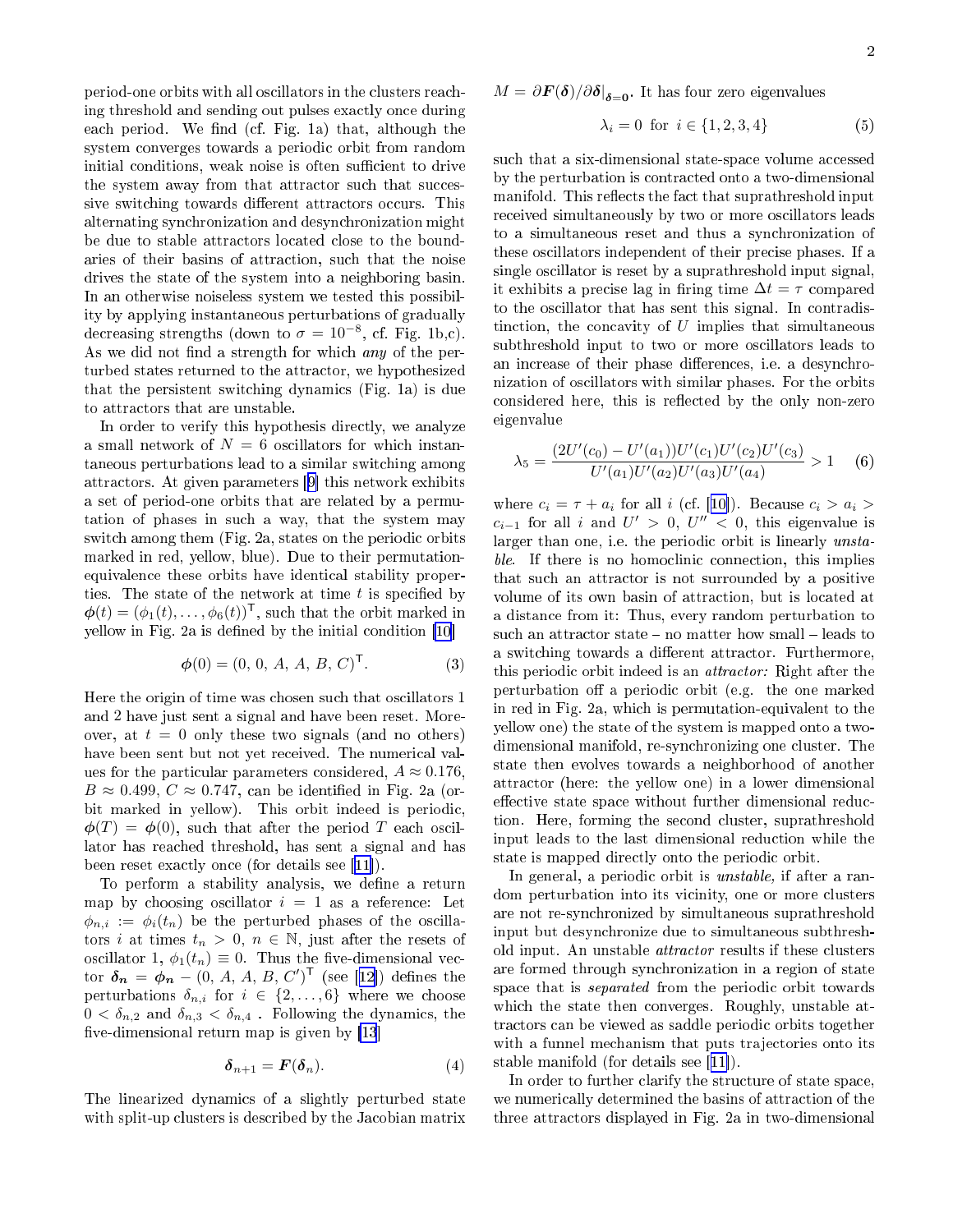

Figure 1: Phase dynamics of a large network ( $N = 100$ ,  $\varepsilon = 0.2$ ,  $\tau = 0.15$ ). Phases of all oscillators are plotted whenever a reference oscillator has been reset. (a) Dynamics with noise ( $\eta=10^{-3}$ ), (b) deterministic dynamics in response to a single phase perturbation (arrow,  $\sigma = 10^{-3}$ ), note that the system switches from a six-cluster to a five-cluster state, (c) phase differences bation.



Figure 2: Small network  $(N = 6, \varepsilon = 0.2, \tau = 0.15)$ : (a) Noise-free phase dynami
s in response to single perturbations (arrows), (b) Basin structure in a two-dimensional planar section through six-dimensional state spa
e. Small red, yellow, and blue disks represent points on the attractors color-marked in (a). Their basins of attraction are marked in the same colors. Medium gray areas are basins of permutation-related attra
tors, lightest gray marks the union of the basins of all other attra
tors.

se
tions of state spa
e. The example shown in Fig. 2b reveals that attractors are surrounded by basins of attraction of other attractors as predicted by the above analysis. Be
ause of this basin stru
ture, noise indu
es repeated attra
tor swit
hing among unstable attra
tors.



Figure 3: Unstable attra
tors prevail for large networks and persist in a wide region of parameter space. Inset:  $p_u(N)$  for  $N \le 128$ ,  $\varepsilon = 0.2$ ,  $\tau = 0.15$ . Main figure: Parameters with  $p_u(100) > 0.5$  are marked in black.

Starting from the orbit defined by  $(3)$  $(3)$  the system may switch within sets of only six periodic orbit attractors as is apparent from the basins shown in Fig. 2b. However, in larger networks (
f. e.g. Fig. 1a) a luster an split up in a ombinatorial number of ways and exponentially many periodic orbit attractors are present among which the system may swit
h. The larger su
h networks are, the higher the flexibility they exhibit in visiting different attra
tors and exploring state spa
e.

The pre
eeding analysis demonstrates the existen
e of unstable attra
tors. To answer the question, how ommon unstable attractors actually are, we numerically estimated the fraction  $p_u(N)$  of state space occupied by basins of unstable attra
tors. As an example, Fig. 3 (inset) displays  $p_u(N)$  for  $\varepsilon = 0.2$  and  $\tau = 0.15$ . While unstable attra
tors are absent if networks are too small (here  $N \leq 4$ ) and coexist with stable attractors in larger networks, the fraction  $p_u(N)$  approaches one for  $N \gg 1$ .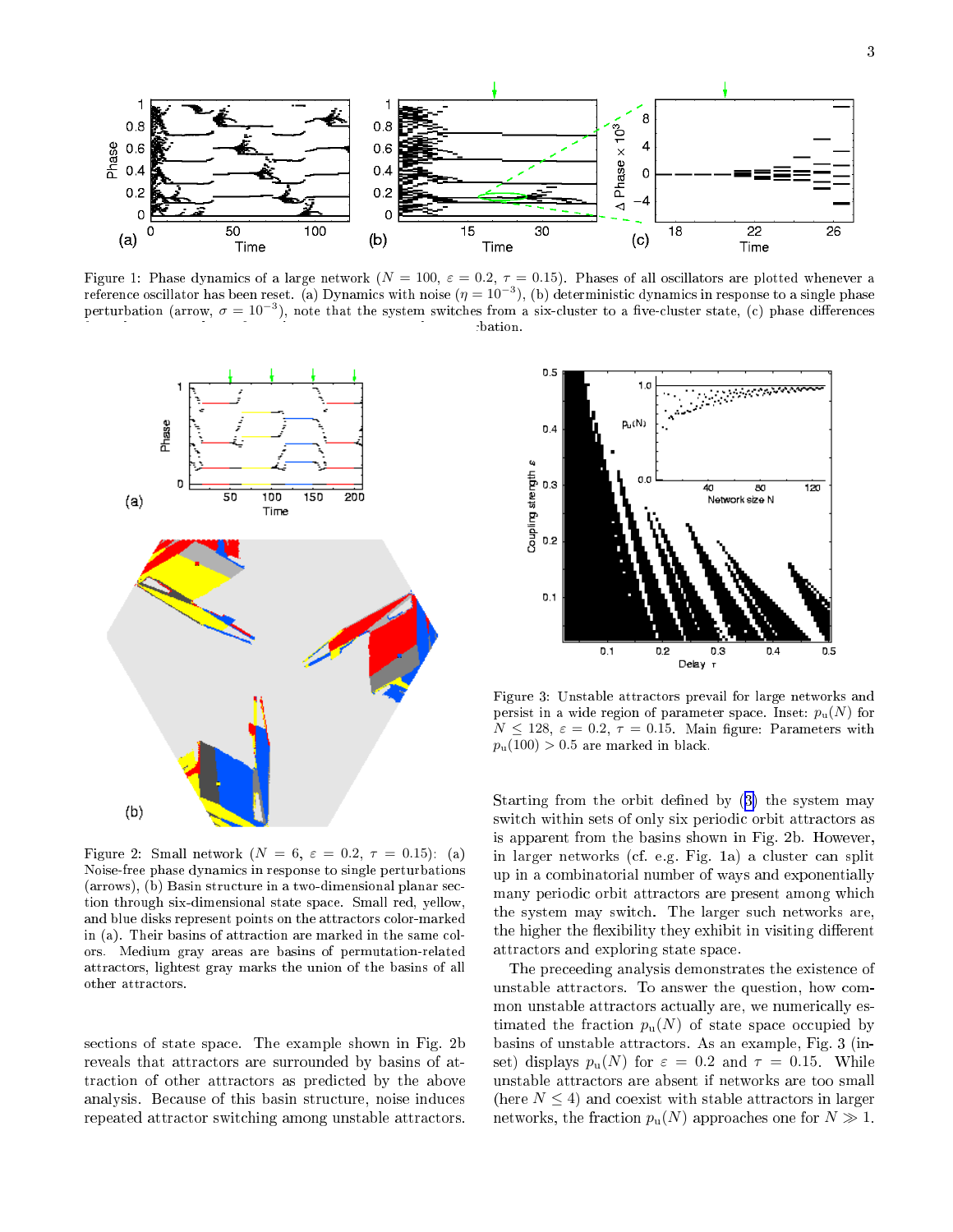<span id="page-3-0"></span>More generally, we observed that  $p_u(N)$  approaches either zero or one in large networks, depending on the parameters. For networks of  $N = 100$  oscillators Fig. 3 shows the region of parameter spa
e in whi
h unstable attractors prevail  $(p_u(100) > 0.5)$ . As this region covers a substantial part of parameter spa
e, pre
ise parameter tuning is not needed to obtain unstable attractors. Furthermore we find the same qualitative behavior independent of the detailed form of  $U$ . Hence, the occurrence of unstable attra
tors is a robust olle
tive phenomenon in this model lass of networks of ex
itatorily pulseoupled os
illators.

Unstable attractors persist under various classes of structural perturbations. For instance, preliminary studies on networks with randomly diluted connectivity suggest, that a symmetri
, all-to-all oupling is not required. Moreover, it is expe
ted that every system obtained by a sufficiently small structural perturbation from the one onsidered here will exhibit a similar set of saddle periodi orbits, be
ause linearly unstable states an generally not be stabilized by su
h a perturbation. Although, in general, these orbits may no longer be attra
ting, their dynami
al onsequen
es are expe
ted to persist. In particular, a switching along heteroclinic connections may occur in the presence of noisy or deterministic, timevarying signals. As in the original system, the sequen
e of states rea
hed may be determined by the dire
tions into which such a signal guides the trajectory. By inreasing and de
reasing the strength of this signal, the time-scale of switching may be decreased and increased, respe
tively, due to the linear instability. Interestingly, it has re
ently been shown that ertain models of neural networks are capable of dynamically encoding informa-tion as trajectories near heteroclinic connections [\[14](#page-4-0)].

Furthermore, switching among unstable states does also occur in systems of continuously, phase-coupled os $cillators$  [[15,](#page-4-0) 16] that can be obtained from pulse-coupled oscillators in a certain limit of weak coupling [\[17](#page-4-0)]. In parti
ular, Hansel, Mato, and Meunier show that a system of phaseoupled os
illators may swit
h ba
k and forth among pairs of two-cluster states [15]. Working in the limit of infinitely fast response, i.e. discontinuous phase jumps, we have demonstrated that far more complicated switching transitions can occur in large networks if the os
illators are pulseoupled.

In this Letter, we have presented the first example of a dynami
al system, a network of [pulseoupled](http://arxiv.org/abs/cond-mat/0209432) os
illators, that naturally exhibits attracting periodic orbits that are unstable. Intriguingly, these unstable attra
tors are lo
ated remote from the volume of their own basin of attra
tion. We have shown that they prevail in large networks and for a wide range of parameters. Whereas unstable periodic orbits are essential for the dynamics of many nonlinear systems, unstable *attracting* periodic orbits previously seemed to be ex
eptional ases. Our results indicate that in a class of systems of pulse-coupled units unstable attractors are the rule rather than the exeption.

We thank A. Aertsen, M. Diesmann, U. Ernst, D. Hansel, K. Kaneko, K. Pawelzik and C. v. Vreeswijk for useful dis
ussions.

- [1] R. E. Mirollo and S. H. Strogatz, SIAM J. Appl. Math. 50, 1645 (1990).
- [2] U. Ernst, K. Pawelzik, and T. Geisel, Phys. Rev. Lett. 74, 1570 (1995); Phys. Rev. E 57, 2150 (1998).
- [3] M. Tsodyks, I. Mitkov, and H. Sompolinsky, Phys. Rev. Lett. 71, 1280 (1993); C. van Vreeswijk, Phys. Rev. E 54, 5522 (1996); W. Gerstner, Phys. Rev. Lett. 76, 1755 (1996); W. Gerstner, J. L. van Hemmen, and J. D. Cowan, Neural Comput. 8, 1653 (1996); M. Diesmann, M.-O. Gewaltig, and A. Aertsen, Nature 402, 529 (1999); P. C. Bressloff and S. Coombes, Neural Comput. 12, 91 (2000); S. H. Strogatz, Nature 410, 268 (2001); D. Hansel and G. Mato, Phys. Rev. Lett. 86, 4175 (2001).
- [4] J. P. Eckmann, Rev. Mod. Phys. 53, 643 (1981); J. Guckenheimer and P. Holmes, Nonlinear Oscillations, Dynamical Systems, and Bifurcations of Vector Fields (Springer, New York, 1983); A. Katok and B. Hasselblatt, *Introduc*tion to the Modern Theory of Dynami
al Systems (Cambridge Univ. Press, 1995).
- [5] C.S. Peskin, Mathematical Aspects of Heart Physiology (Courant Institute of Mathemati
al S
ien
es, New York Univ., 1984); J. Bu
k, Quart. Rev. Biol. 63, 265 (1988); A. V. M. Herz and J. J. Hopfield, Phys. Rev. Lett. 75, 1222 (1995);
- [6] J. Milnor, Commun. Math. Phys.  $99$ , 177 (1985); see also J. Buescu, Exotic Attractors (Birkhäuser, Basel, 1997).
- [7] J. C. Sommerer and E. Ott, Nature 365, 138 (1993); K. Kaneko, Phys. Rev. Lett. 78, 2736 (1997); P. Ashwin and J. R. Terry, Physi
a D 142, 87 (2000); H. L. Yang, Phys. Rev. E 63, 036208 (2001).
- [8] J. J. Hopfield, Proc. Natl. Acad. Sci. USA 79, 2554 (1982); W. Maass and C. M. Bishop, eds., Pulsed Neural Networks (MIT Press, Cambridge, 1999).
- [9] We fix  $\varepsilon = 0.2, \tau = 0.15$  and  $U(\phi) = \ln(1 + (e^{b} 1)\phi)/b$ with  $b = 3.0$ . The orbits considered are structurally stable in a neighborhood of these parameters and the fun
tion  $U$ .
- [10] Here  $A = U^{-1}(U(\tau) + \hat{\varepsilon}), B = U^{-1}(U(1 + 2\tau a_4) + 2\hat{\varepsilon}),$  $C = C_0, C_{\nu} = U^{-1}(U(U^{-1}(U(2\tau + \nu U^{-1}(\hat{\varepsilon})) + \hat{\varepsilon}) + 1 + \hat{\varepsilon}))$  $\tau - a_4$ ) + 2 $\hat{\varepsilon}$ ) for  $\nu \in \{0, 1\}$  with recursively defined  $a_i =$  $U^{-1}(k_i \hat{\varepsilon} + U(\tau + a_{i-1}))$  for  $i \in \{1, ..., 4\}$ ,  $a_0 = 0$ , and  $k_1 = k_3 = k_4 = 1, k_2 = 2.$  For details see [11].
- [11] M. Timme, F. Wolf, and T. Geisel, e-print cond-mat 0209432.
- [12] Here  $C' = C_1 \approx 0.756 \neq C = C_0$  because after a general perturbation  $\delta$  clusters are split up such that in particular  $\phi_1 < \phi_2$ . Hence, oscillator 6 receives the later signal (from os
. 1) only after it is reset by the earlier signal (from os
. 2). Thus, the system jumps away from the original orbit and the orbit approached in the limit  $\delta \to 0$  is different from the original one. There exist, however, other unstable attracting periodic orbits that do not show this effect. For details see  $[11]$ .
- [13] **F** is defined by  $F_2(\delta) = 0$ ,  $F_3(\delta) = \Delta L + H(\tau \Delta L) A$ ,